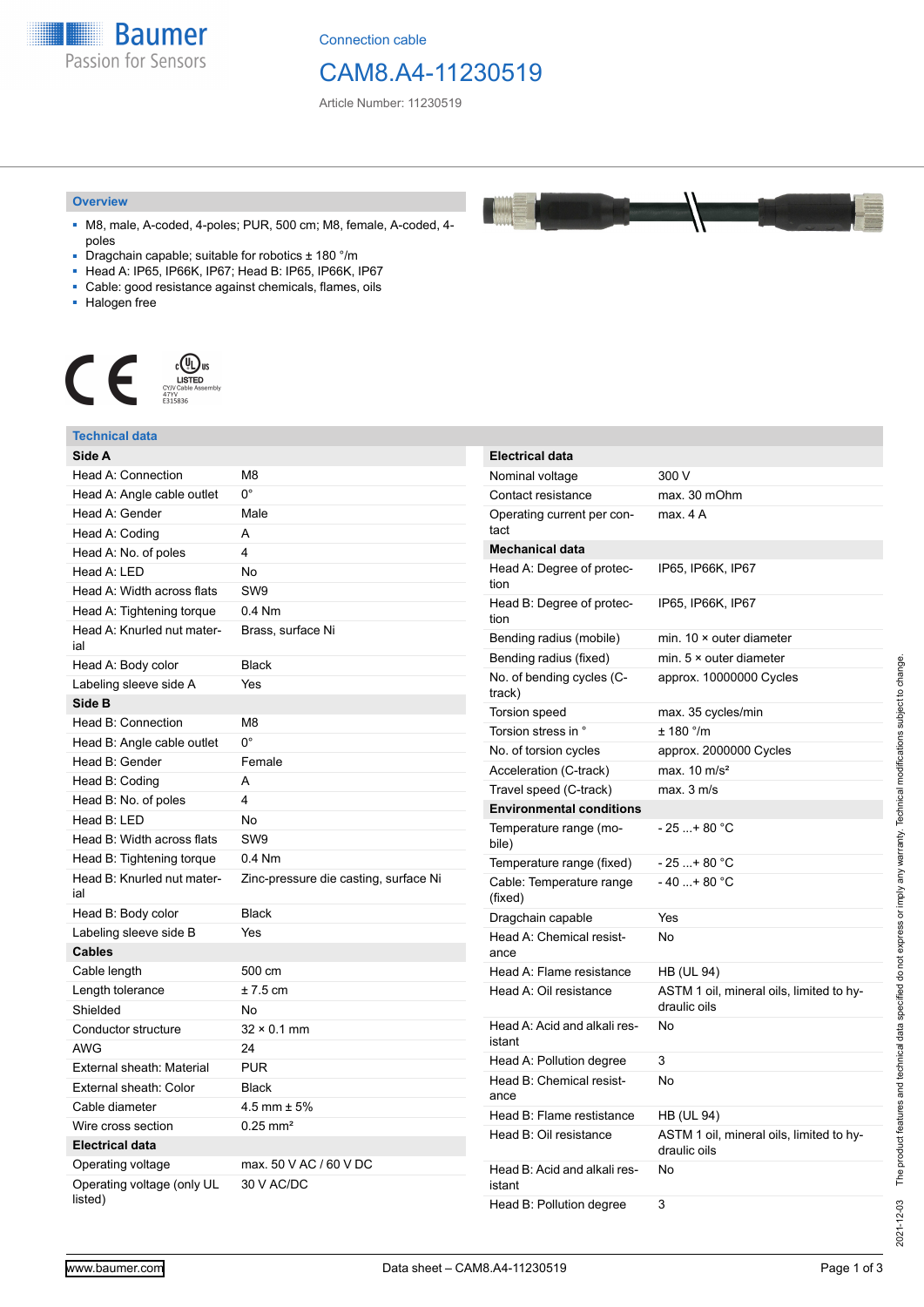

Connection cable

### CAM8.A4-11230519

Article Number: 11230519

#### **Technical data**

**Technical drawing**

**Side A**

#### **Environmental conditions**

Cable: Chemical resistance Good (DIN EN 60811-404)

Cable: Flame resistance Conform UL 1581 §1090 (H); CSA FT2; IEC 60332-2-2

#### **Environmental conditions**

Cable: Silicone-free Yes

Cable: Oil resistance Good (DIN EN 60811-404)

#### **Side B**

**Coding**

#### **Technical drawing**





#### **Coding**